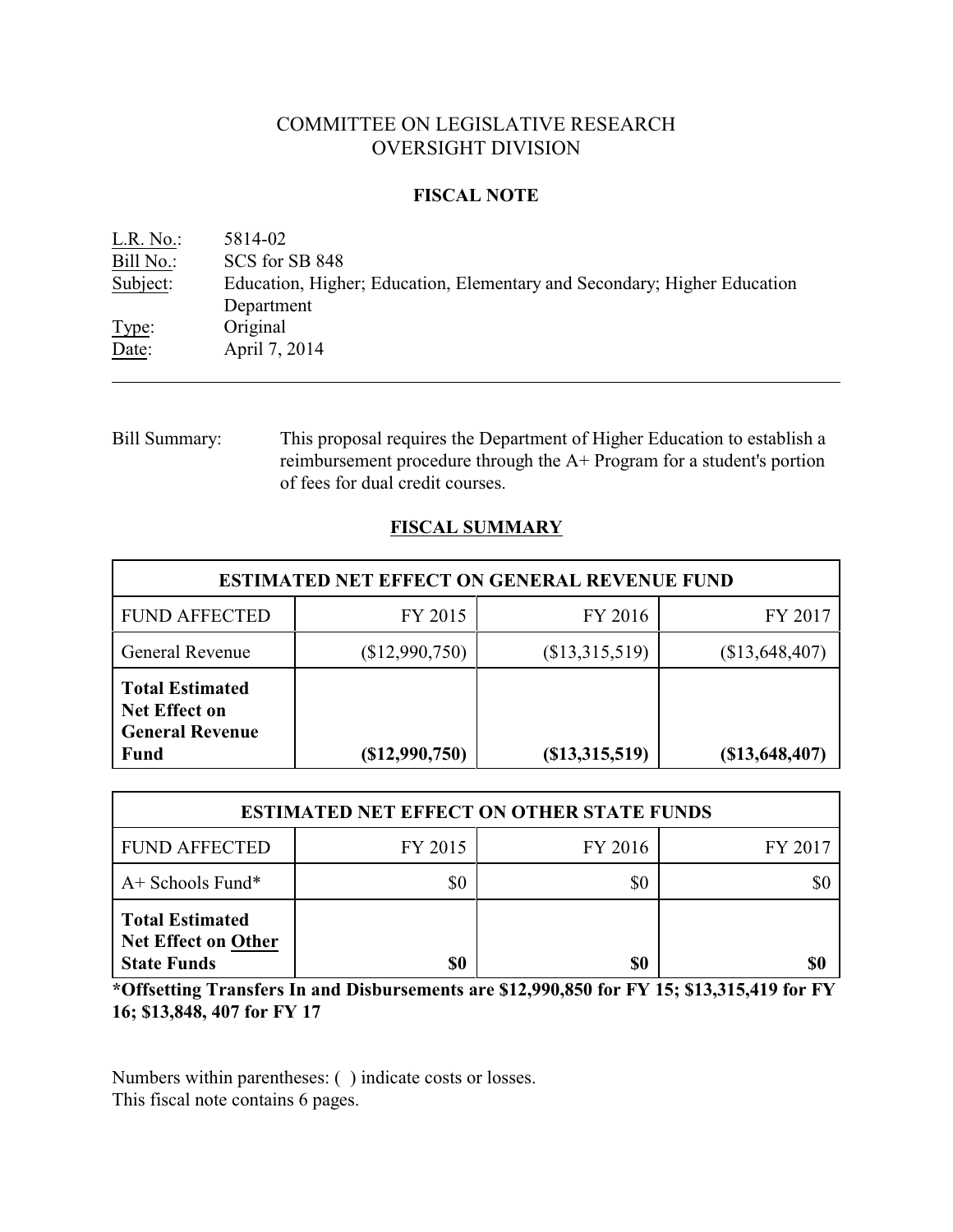L.R. No. 5814-02 Bill No. SCS for SB 848 Page 2 of 6 April 7, 2014

| <b>ESTIMATED NET EFFECT ON FEDERAL FUNDS</b>                        |         |         |         |  |
|---------------------------------------------------------------------|---------|---------|---------|--|
| <b>FUND AFFECTED</b>                                                | FY 2015 | FY 2016 | FY 2017 |  |
|                                                                     |         |         |         |  |
|                                                                     |         |         |         |  |
| <b>Total Estimated</b><br>Net Effect on All<br><b>Federal Funds</b> | \$0     | \$0     |         |  |

| <b>ESTIMATED NET EFFECT ON FULL TIME EQUIVALENT (FTE)</b>    |         |         |         |  |
|--------------------------------------------------------------|---------|---------|---------|--|
| <b>FUND AFFECTED</b>                                         | FY 2015 | FY 2016 | FY 2017 |  |
|                                                              |         |         |         |  |
|                                                              |         |         |         |  |
| <b>Total Estimated</b><br><b>Net Effect on</b><br><b>FTE</b> |         |         |         |  |

 $\boxtimes$  Estimated Total Net Effect on All funds expected to exceed \$100,000 savings or (cost).

 $\Box$  Estimated Net Effect on General Revenue Fund expected to exceed \$100,000 (cost).

| <b>ESTIMATED NET EFFECT ON LOCAL FUNDS</b> |         |         |        |
|--------------------------------------------|---------|---------|--------|
| <b>FUND AFFECTED</b>                       | FY 2015 | FY 2016 | FY 201 |
| <b>Local Government</b>                    | \$0     | \$0     |        |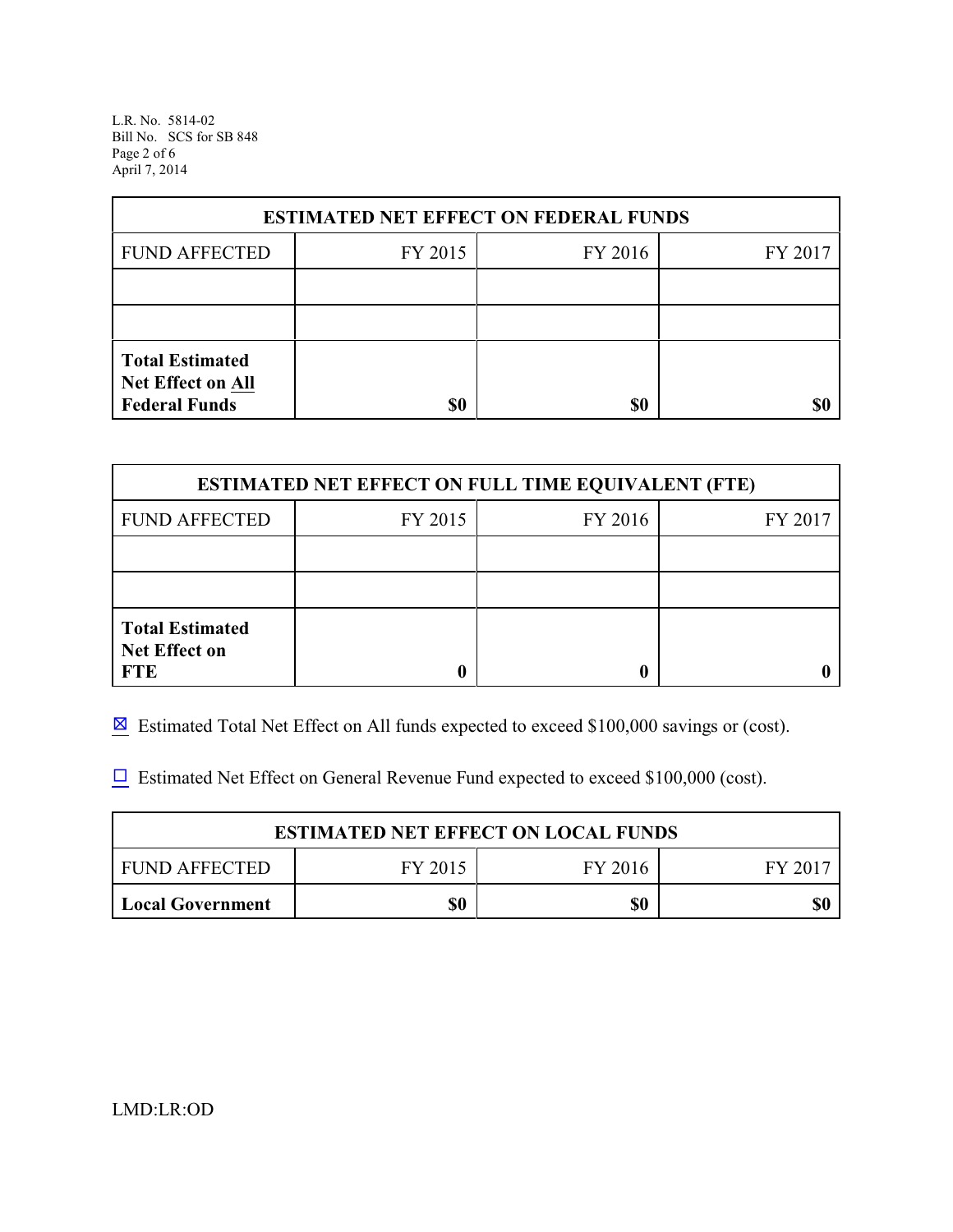L.R. No. 5814-02 Bill No. SCS for SB 848 Page 3 of 6 April 7, 2014

## **FISCAL ANALYSIS**

## ASSUMPTION

Officials from the **Joint Committee on Administrative Rules (JCAR)** stated this proposed legislation is not anticipated to cause a fiscal impact to JCAR beyond its current appropriation.

According to officials from the **Office of Secretary of State (SOS)**, many bills considered by the General Assembly include provisions allowing or requiring agencies to submit rules and regulations to implement the act. The SOS's office is provided with core funding to handle a certain amount of normal activity resulting from each year's legislative session. The fiscal impact for this fiscal note to Secretary of State's office for Administrative Rules is less than \$2,500. SOS recognizes that this is a small amount and does not expect that additional funding would be required to meet these costs. However, SOS also recognizes that many such bills may be passed by the General Assembly in a given year and that collectively the costs may be in excess of what their office can sustain with their core budget. Therefore, SOS reserves the right to request funding for the cost of supporting administrative rules requirements should the need arise based on a review of the finally approved bills signed by the governor.

**Oversight** assumes the SOS could absorb the costs of printing and distributing regulations related to this proposal with core funding. If multiple bills pass which require the printing and distribution of regulations at substantial costs, the SOS could request funding through the appropriation process.

Officials from the **Department of Elementary and Secondary Education** defer to the Department of Higher Education for an estimate of fiscal impact for this proposed legislation.

Officials from the **Department of Higher Education (DHE)** assume this bill would affect the DHE by transferring authority to the DHE from the Department of Elementary and Secondary Education to establish a procedure for the reimbursement of the cost of tuition, books and fees to any public community college or vocational or technical school for any student who meets certain criteria within the A+ Program. This reflects changes that were made as a result of Executive Order 10-16.

The bill would also require the DHE to establish a procedure for the reimbursement of the students' portion of fees for any dual credit courses completed if the students are also eligible for the A+ Program.

While the DHE does not anticipate a cost for the transfer of the  $A+$  program to DHE, there is a substantial cost associated with the reimbursement of dual credit courses. However, the bill does

LMD:LR:OD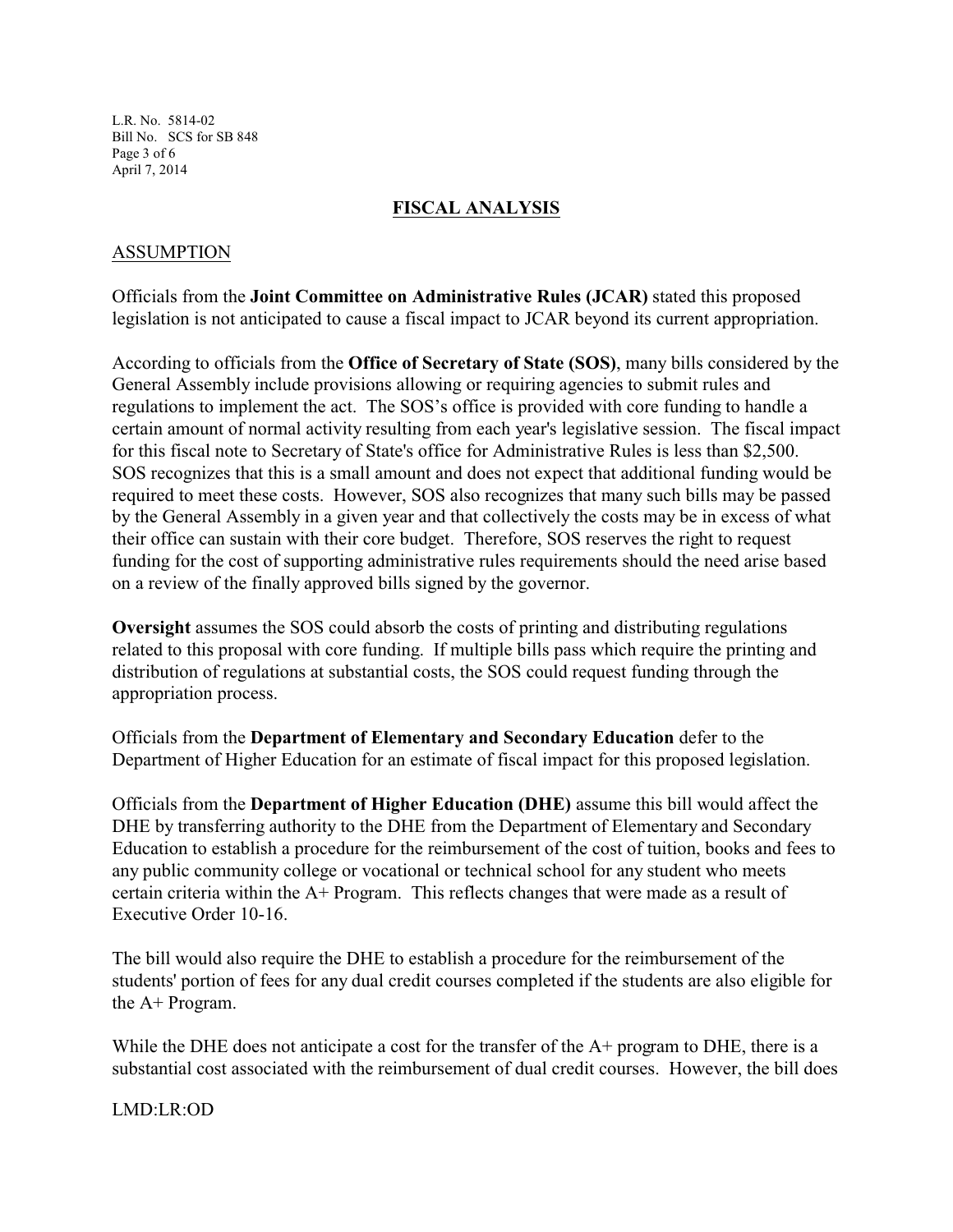L.R. No. 5814-02 Bill No. SCS for SB 848 Page 4 of 6 April 7, 2014

## ASSUMPTION (continued)

not indicate where the funding would come from, making it difficult to assess where the impact would occur.

In Fiscal Year 2012, 173,210 dual credit hours were earned by 54,713 students across the state. It is assumed this level of credit hour production will remain essentially the same during the time frame of the fiscal impact statement, as there was minimal change in previous years. Based on data collected by the DHE, the average cost per credit hour is \$75. Although the cost varies from institution to institution and also by sector (public community college, public four-year, independent), this average was selected as the best approximation for cost across all types of students and institutions.

Assuming each student that was enrolled in dual credit courses is also eligible for A+, the total cost of reimbursement would be \$12,990,750 (173,210 x \$75).

Officials from the **Kansas City Public School District** and the **Special School District of St. Louis County** each assume little to no fiscal impact related to this proposal.

Officials from **Linn State Technical College** state there should be no fiscal impact to their college.

In response to the introduced version of the bill, officials from **St. Charles Community College** estimate one new full-time staff position would be required to coordinate the requirements of this proposed legislation. The estimated annual cost is \$55,000 for salary and benefits.

**Oversight** assumes administrative costs for colleges to implement this proposal can be absorbed with existing resources.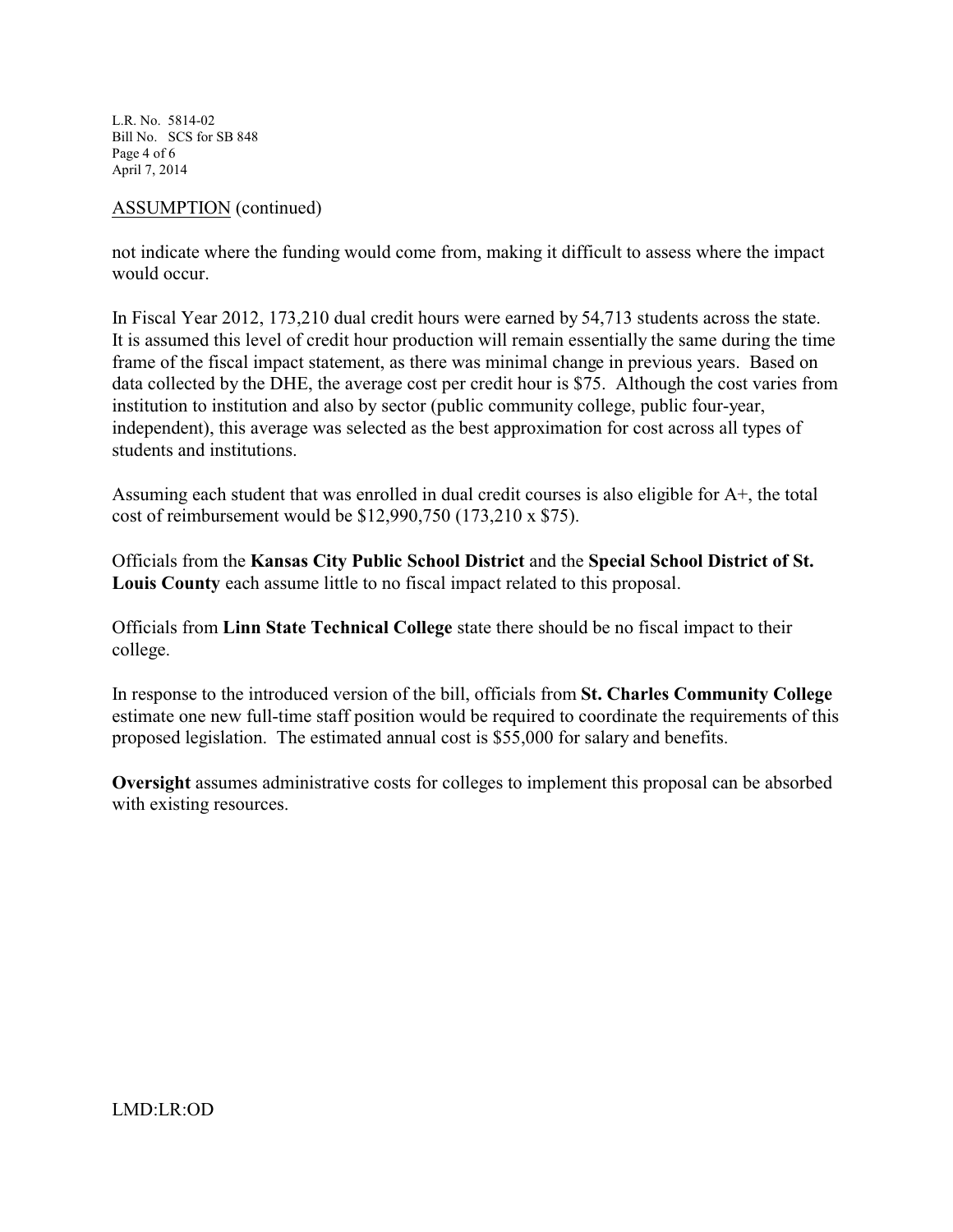L.R. No. 5814-02 Bill No. SCS for SB 848 Page 5 of 6 April 7, 2014

| FISCAL IMPACT - State Government                                          | FY 2015                       | FY 2016          | FY 2017        |
|---------------------------------------------------------------------------|-------------------------------|------------------|----------------|
| <b>GENERAL REVENUE</b>                                                    | $(10 \text{ Mo.})$            |                  |                |
| Transfer Out - Department of Higher<br>Education - A+ Scholarship Program | (\$12,990,450)                | (\$13,315,519)   | (\$13,648,407) |
| <b>ESTIMATED NET EFFECT ON</b><br><b>GENERAL REVENUE</b>                  | $($ \$12,990,450)             | $(\$13,315,519)$ | (\$13,648,407) |
| <b>A+ SCHOOLS FUND</b>                                                    |                               |                  |                |
| Transfer In - General Revenue - A+<br>Scholarship Program                 | \$12,990,450                  | \$13,315,519     | \$13,648,407   |
| Costs - Disbursement to students (fees)                                   | (\$12,990,450)                | (\$13,315,519)   | (\$13,648,407) |
| <b>ESTIMATED NET EFFECT ON A+</b><br><b>SCHOOLS FUND</b>                  | <u>\$0</u>                    | <u>\$0</u>       | <u>\$0</u>     |
| FISCAL IMPACT - Local Government                                          | FY 2015<br>$(10 \text{ Mo.})$ | FY 2016          | FY 2017        |
|                                                                           | \$0                           | <u>\$0</u>       | <u>\$0</u>     |

### FISCAL IMPACT - Small Business

No direct fiscal impact to small businesses would be expected as a result of this proposal.

### FISCAL DESCRIPTION

This proposed legislation requires the Department of Higher Education (DHE) to establish a procedure for the reimbursement of the student's portion of fees for any dual credit courses taken by the student. Students must attend an A+ designated public high school for one year, have made a good faith effort to secure available federal aid, and earn a minimal grade point average while in high school, as determined by DHE rule. DHE has authority to establish additional eligibility criteria for reimbursements.

LMD:LR:OD